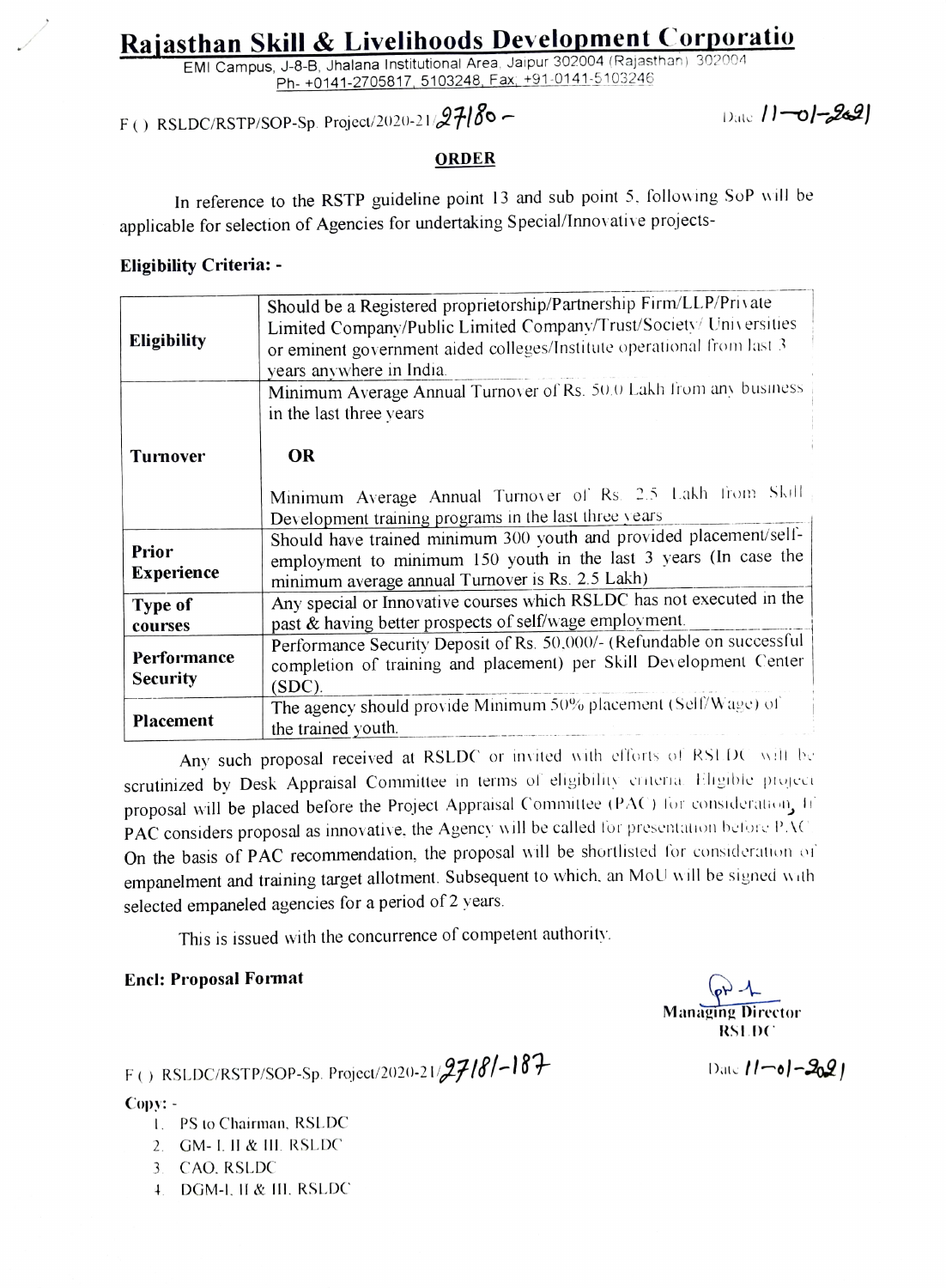- 
- 5. All Managers<br>6. Program Manager-PMCA
- 7 MIS Cell for web site upload

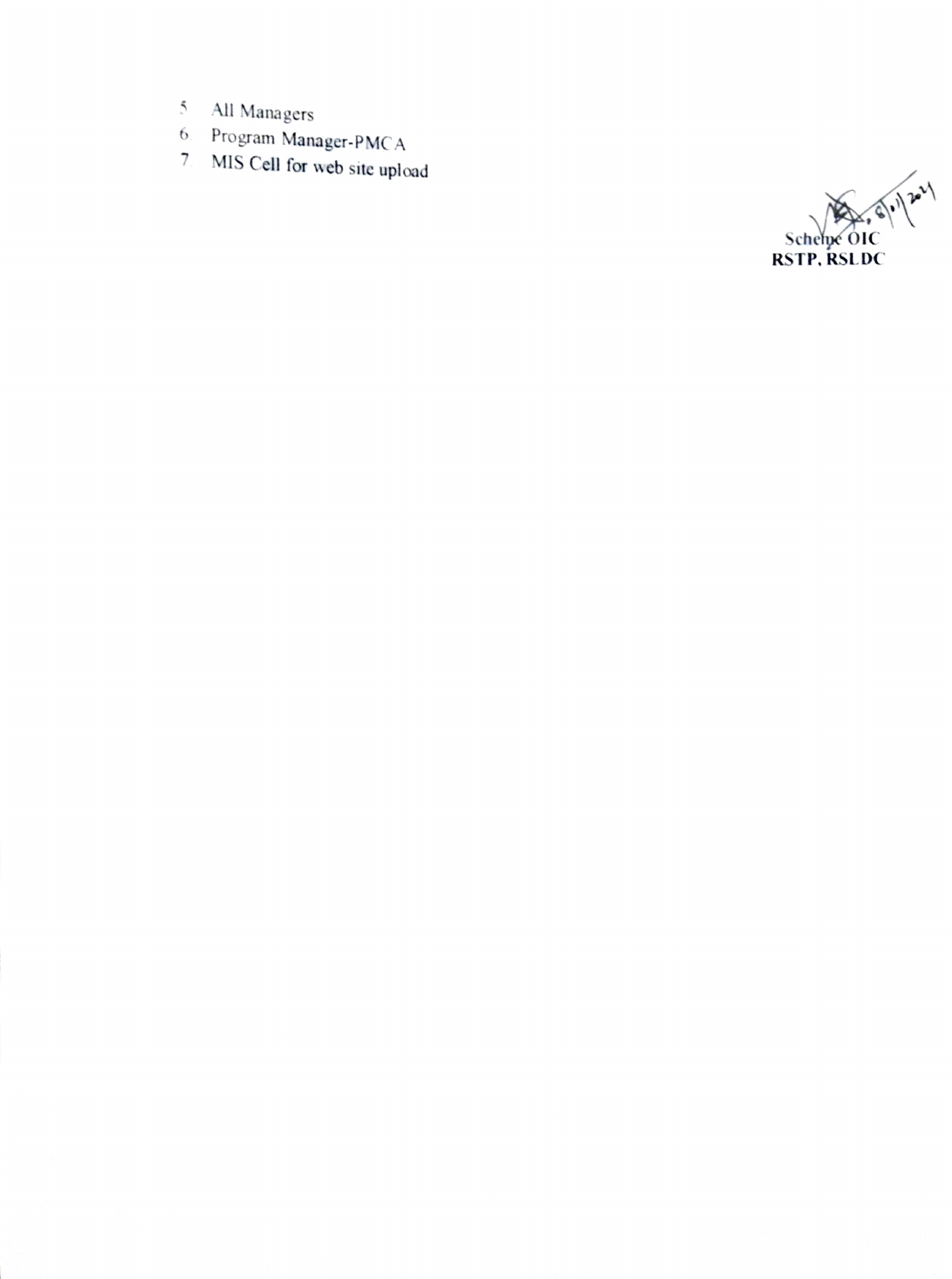**Proposal formats to be used by applicant in reference to SoP for selection under Special Projects, RSTP**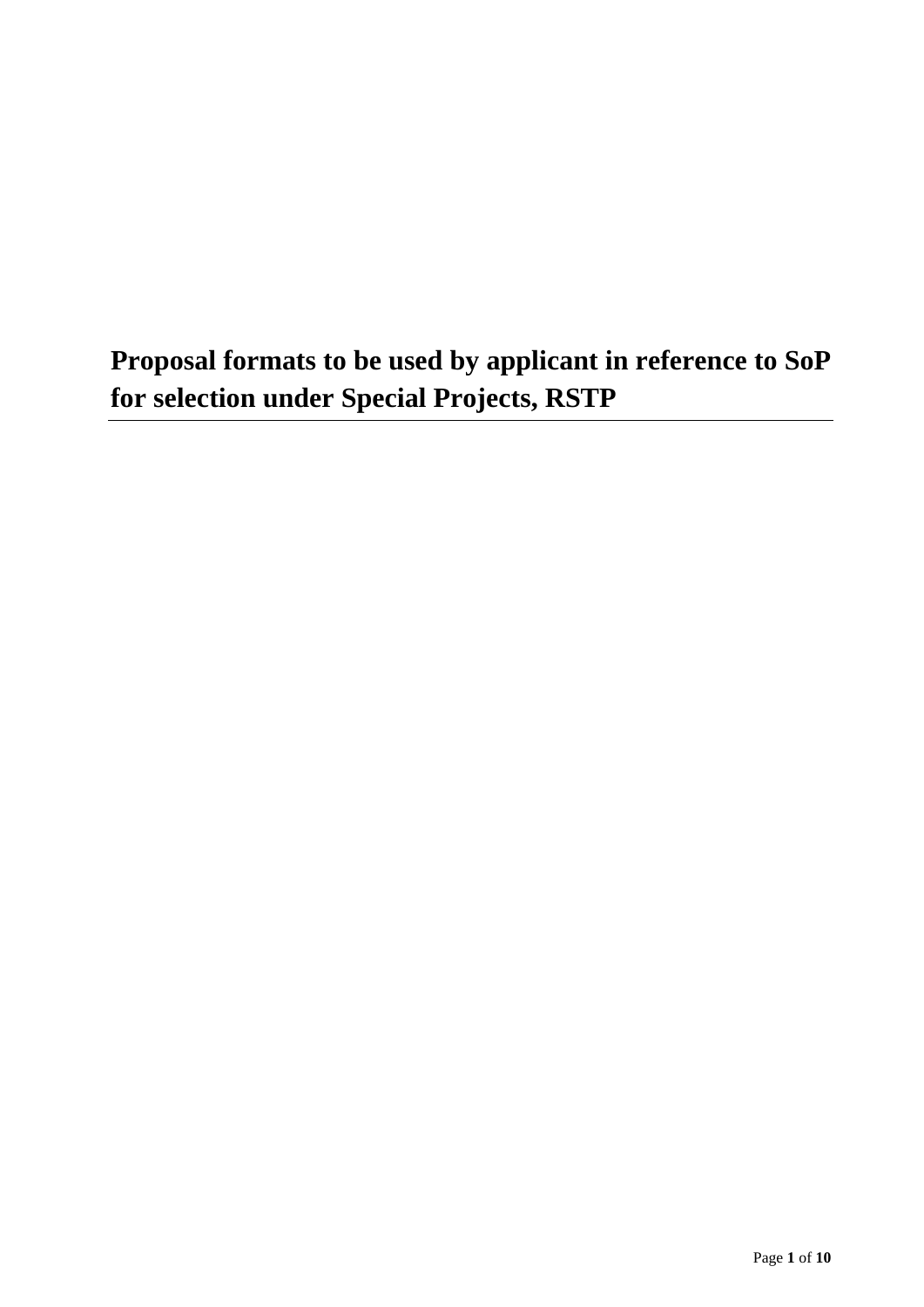|           | <b>Document Description</b>                                                                                                                                                                                                                                                                                                                           | Page number |                |  |  |  |
|-----------|-------------------------------------------------------------------------------------------------------------------------------------------------------------------------------------------------------------------------------------------------------------------------------------------------------------------------------------------------------|-------------|----------------|--|--|--|
| S.<br>No. |                                                                                                                                                                                                                                                                                                                                                       | From        | T <sub>0</sub> |  |  |  |
| 1.        | Covering Letter as per Annexure-1                                                                                                                                                                                                                                                                                                                     |             |                |  |  |  |
| 2.        | Applicant's Details along with required documents as per Annexure-2                                                                                                                                                                                                                                                                                   |             |                |  |  |  |
|           | Relevant document for Proprietorship/ Partnership Firm/ Private<br>Limited<br>Public<br>Limited<br>Company/<br>Company/<br>Society/Trust/Association/Government<br>institutions/Public Sector<br>Units/Universities/eminent government aided colleges/institute having<br>affiliation or recognition of relevant board or council<br>Copy of PAN Card |             |                |  |  |  |
|           | Trade license/ Sales tax registration/IT registration (if any)                                                                                                                                                                                                                                                                                        |             |                |  |  |  |
|           |                                                                                                                                                                                                                                                                                                                                                       |             |                |  |  |  |
|           | <b>GST</b> Registration                                                                                                                                                                                                                                                                                                                               |             |                |  |  |  |
| 3.        | Audited Financials (Average Annual Turnover and Average net worth) for<br>last three financial years as per Annexure-3                                                                                                                                                                                                                                |             |                |  |  |  |
|           | Balance sheet of last 3 years                                                                                                                                                                                                                                                                                                                         |             |                |  |  |  |
|           | Income Tax Return Acknowledgment for last 3 years                                                                                                                                                                                                                                                                                                     |             |                |  |  |  |
| 4.        | Details of active skill development centers as per Annexure-4                                                                                                                                                                                                                                                                                         |             |                |  |  |  |
| 5.        | Training and Placement details as per Annexure- 5                                                                                                                                                                                                                                                                                                     |             |                |  |  |  |
| 6.        | An affidavit for not being blacklisted as per Annexure-6                                                                                                                                                                                                                                                                                              |             |                |  |  |  |
| 7.        | Affidavit as per Annexure- 7                                                                                                                                                                                                                                                                                                                          |             |                |  |  |  |
| 8.        | Copy of SoP Document with sign and seal of Company Secretary/<br>Authorized Representative and Signatory on each page of SoP document                                                                                                                                                                                                                 |             |                |  |  |  |

#### **Checklist for proposal submission under RSTP (For Special Project)**

*Note: Agency must have to submit SoP documents as per the above checklist.*

#### **For and on behalf of:**

**Signature: Name: Designation: (Authorized Representative and Signatory) (Organization Seal) Date:**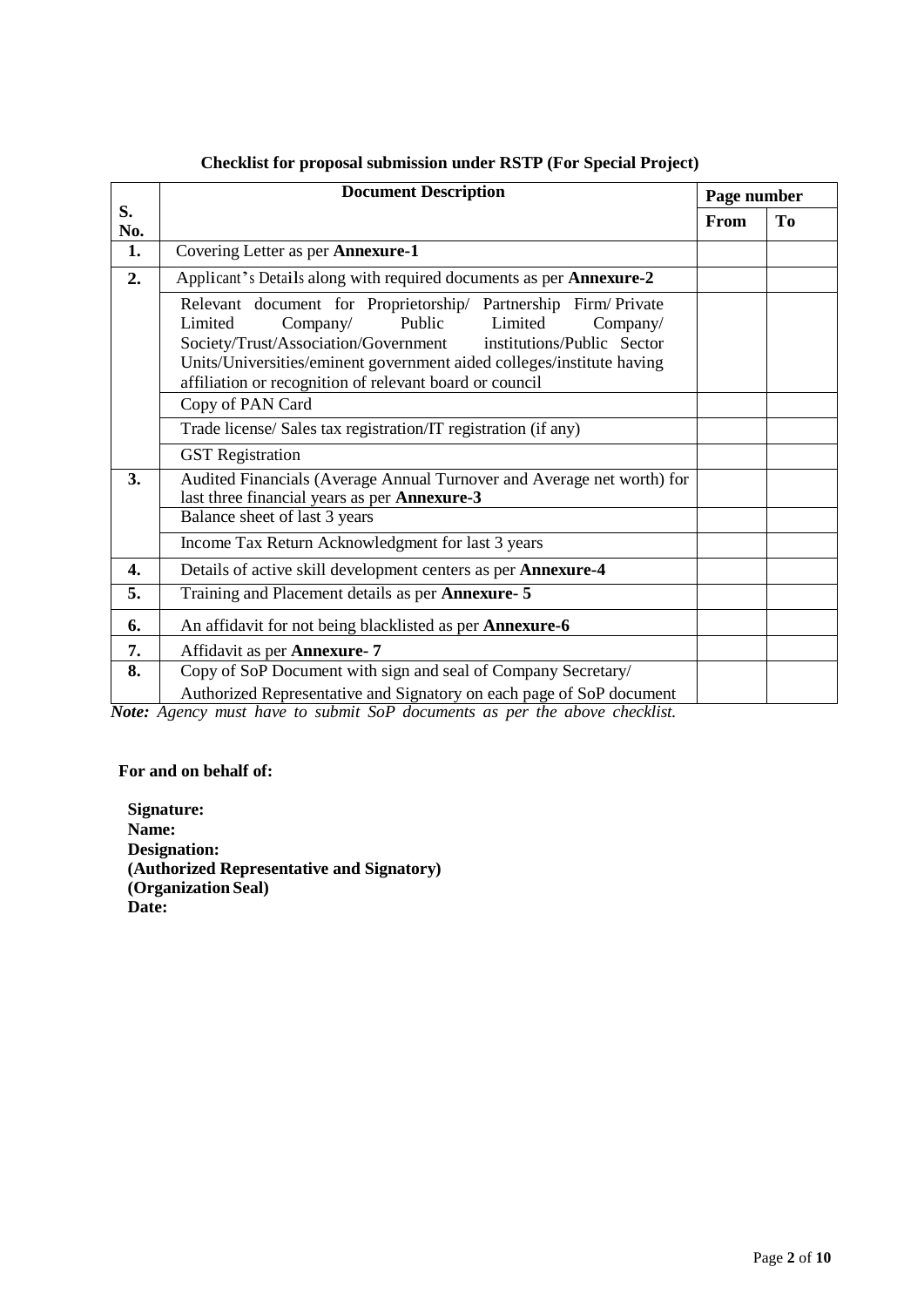#### **Annexure -1:**

#### **Covering Letter on Letterhead of the Organization with Correspondence Details**

To,  $\triangle$  Location, Date> The Managing Director Rajasthan Skills and Livelihood Development Corporation (RSLDC) J-8 A, Jhalana Institutional Area, Jaipur-302004

#### We, the undersigned, hereby submitting our proposal against "**SoP for selection of agency under Special Projects, RSTP ( Ref:-\_\_\_\_\_\_\_\_\_\_\_\_\_\_\_\_\_\_\_\_\_\_\_\_\_\_)**

We hereby confirm that:

- 1. The proposal is being submitted by (name of the agency who is the applicant, in accordance with the conditions stipulated in the above said SoP).
- 2. We have examined in detail and have understood the terms and conditions stipulated in the SoP Document issued by RSLDC and in any subsequent communication will be sent by RSLDC. We agree and undertake to abide by all these terms and conditions. Our Proposal is consistent with all the requirements of submission as stated in the SoP or in any of the subsequent communications from RSLDC.
- 3. The information submitted in our Proposal is complete, is strictly as per the requirements as stipulated in the SoP, and is correct to the best of our knowledge and understanding. We would be solely responsible for any errors or omissions in our Proposal. We acknowledge that RSLDC will be relying on the information provided in the Proposal and the documents accompanying such Proposal for empanelment of the applicant for the aforesaid programme and we certify that all information provided in the application is true and correct; nothing has been omitted which renders such information misleading; and all documents accompanying such Proposal are true copies of their respective originals.
- 4. We acknowledge the right of RSLDC to reject our Proposal without assigning any reason or otherwise and hereby waive, to the fullest extent permitted by applicable law, our right to challenge the same on any account whatsoever.
- 5. We satisfy the legal requirements and meet all the eligibility criteria laid down in the SoP.
- 6. This Proposal is unconditional and we hereby undertake to abide by the terms and conditions of the SoP.
- 7. We have not directly or indirectly or through an agent engaged or indulged in any corrupt practice, fraudulent practice, coercive practice, undesirable practice or restrictive practice.
- 8. We understand that our proposal will be examined and evaluated by Project Appraisal Committee (PAC) in terms of eligibility and proposed courses and if found suitable, will be recommended for further process.
- 9. This Proposal is made for expressing our interest for the purpose domain training and employment under RSTP scheme of RSLDC as per following action plan: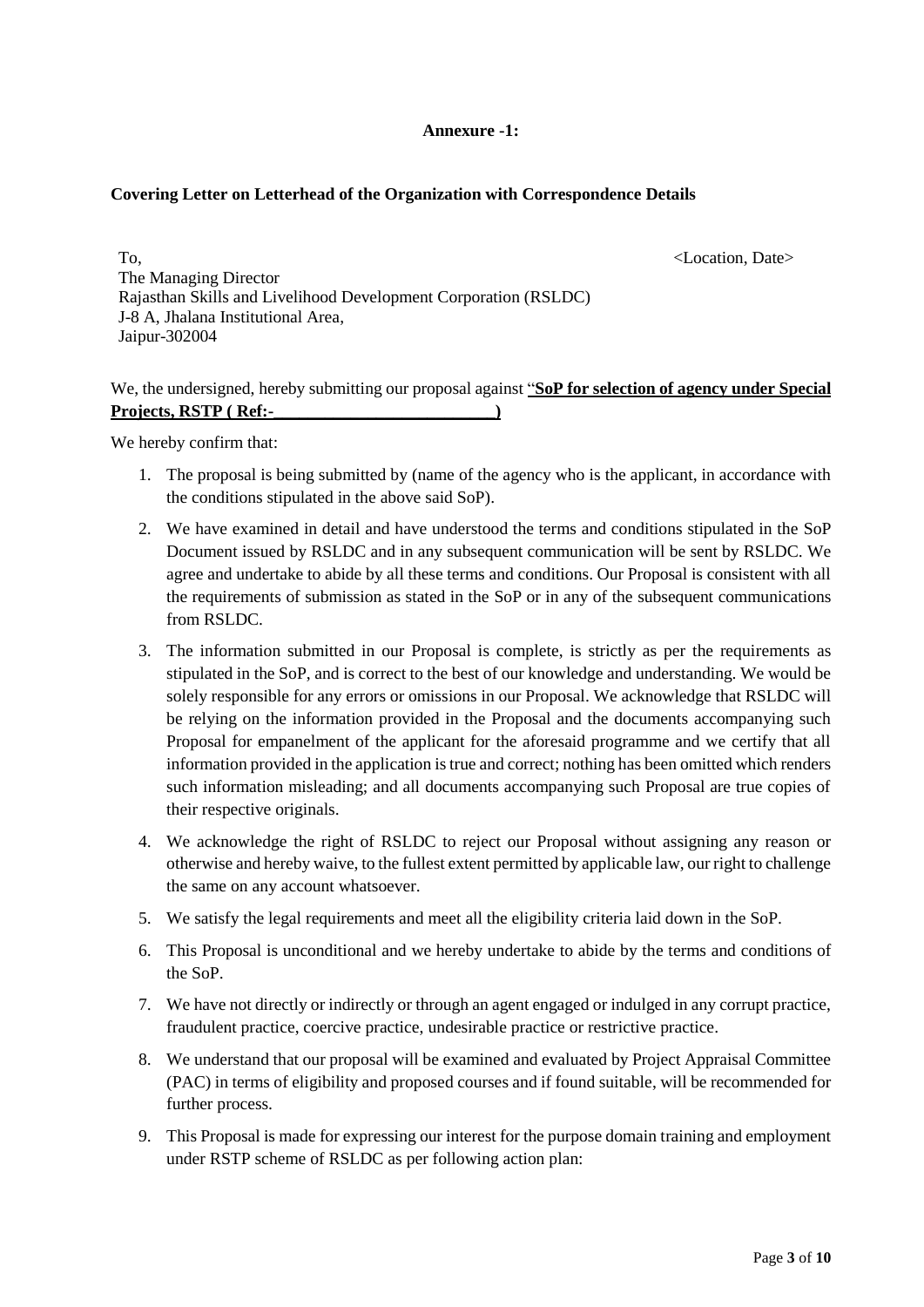| S.No | <b>District</b> | No.<br>of<br><b>SDC</b> | <b>Sectors</b> | Job Role/<br>Course* | Residential/<br><b>Non</b><br><b>Residential</b> | <b>Target</b> | <b>Preparedness</b><br>for<br>implementation<br><b>of</b><br>proposed<br>action Plan** |
|------|-----------------|-------------------------|----------------|----------------------|--------------------------------------------------|---------------|----------------------------------------------------------------------------------------|
|      |                 |                         |                |                      |                                                  |               |                                                                                        |
|      |                 |                         |                |                      |                                                  |               |                                                                                        |
|      |                 |                         |                |                      |                                                  |               |                                                                                        |
|      |                 |                         |                |                      |                                                  |               |                                                                                        |

\* Write a brief note on how the proposed courses/project has special/unique prospect of self/wage placements?

-----

--------------------------------------------------------------------------------------------------------------------

--------------------------------------------------------------------------------------------------------------------

----.

*\*\* Preparedness plan for Infrastructure, Human resources, tools & equipment's, and other requisites with supportive documents. Agency should provide proof of availability of the SDC in the form of ownership document/ lease agreement. The Proposal Evaluation and Selection Committee may also inspect the premises of each institute for verifying the Infrastructure Presented in the proposal. The documentary proof has to be made available at respective training centers also for verification.*

In witness thereof, we submit this Proposal under and in accordance with the terms of the SoP document.

**For and on behalf of:**

**Signature: Name: Designation:**

**(Authorized Representative and Signatory) (Organization Seal)**

**Date:**

**Annexure -2: Important information and details**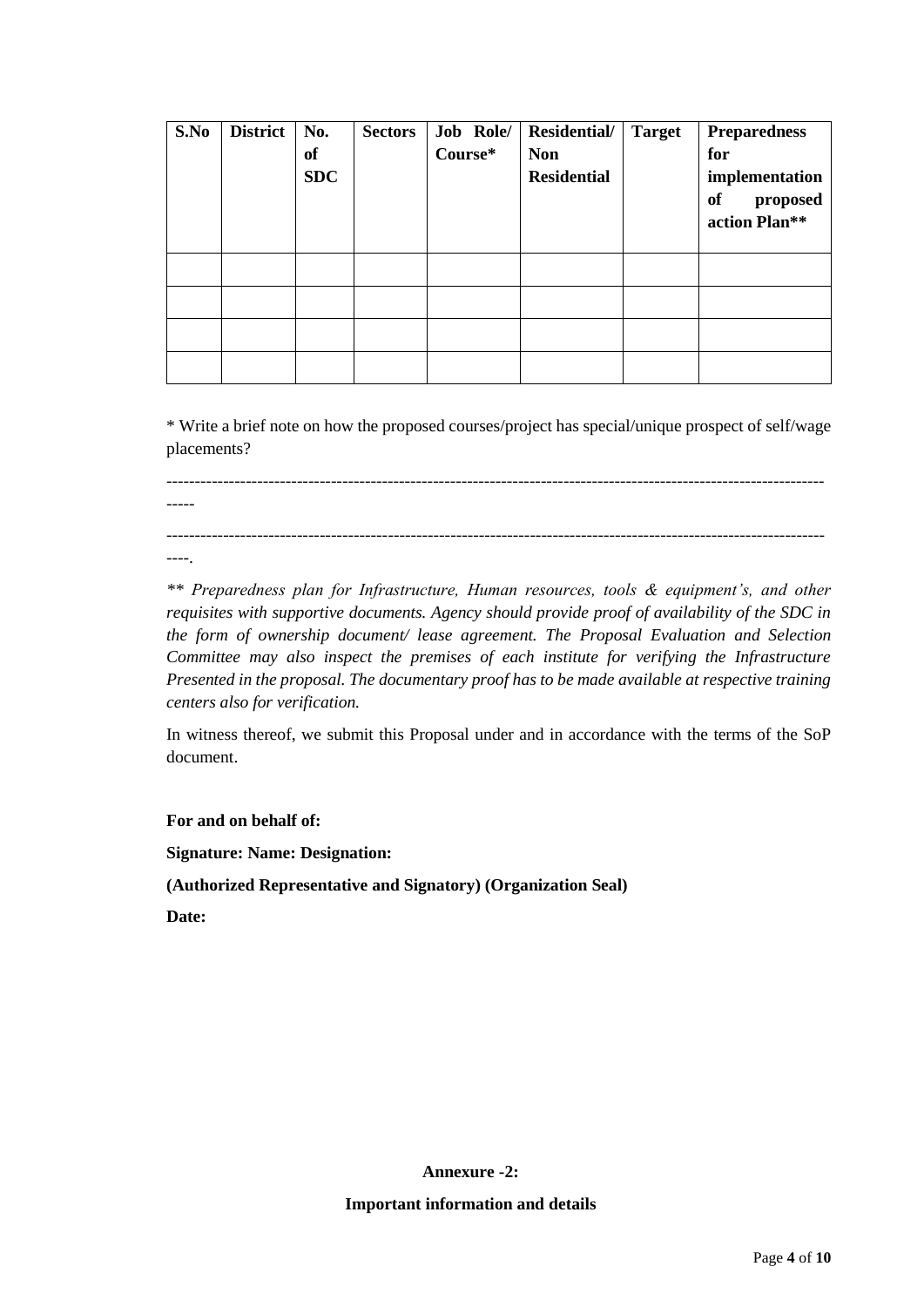| Sl. No. | <b>Particulars</b>                                      | <b>Details</b> |
|---------|---------------------------------------------------------|----------------|
|         | Name of the Organization:                               |                |
| 2       | <b>Registered Address</b>                               |                |
| 3       | Correspondence Address                                  |                |
| 4       | Corporate website URL (if available)                    |                |
| 5       | (Industry/Federation/Industry<br>Legal<br><b>Status</b> |                |
|         | Associations/Trust/Society/University etc.)             |                |
| 6       | Incorporation/Registration status of the Agency         |                |
| 7       | Date of Incorporation/Registration                      |                |
| 8       | <b>PAN Number</b>                                       |                |
| 9       | <b>GST Registration Number</b>                          |                |
| 10      | Name and Designation of the Contact Person              |                |
| 11      | Contact Details (E-Mail and                             |                |
|         | Mobile No.) of the Contact Person                       |                |
| 12      | Number of Employees on the Payroll of the               |                |
|         | applicant organization                                  |                |

*Note: Please provide supporting documents for the above information.* 

#### **For and on behalf of:**

**Signature:** 

**Name:** 

**Designation:**

### **(Authorized Representative and Signatory) (Organization Seal)**

**Date:**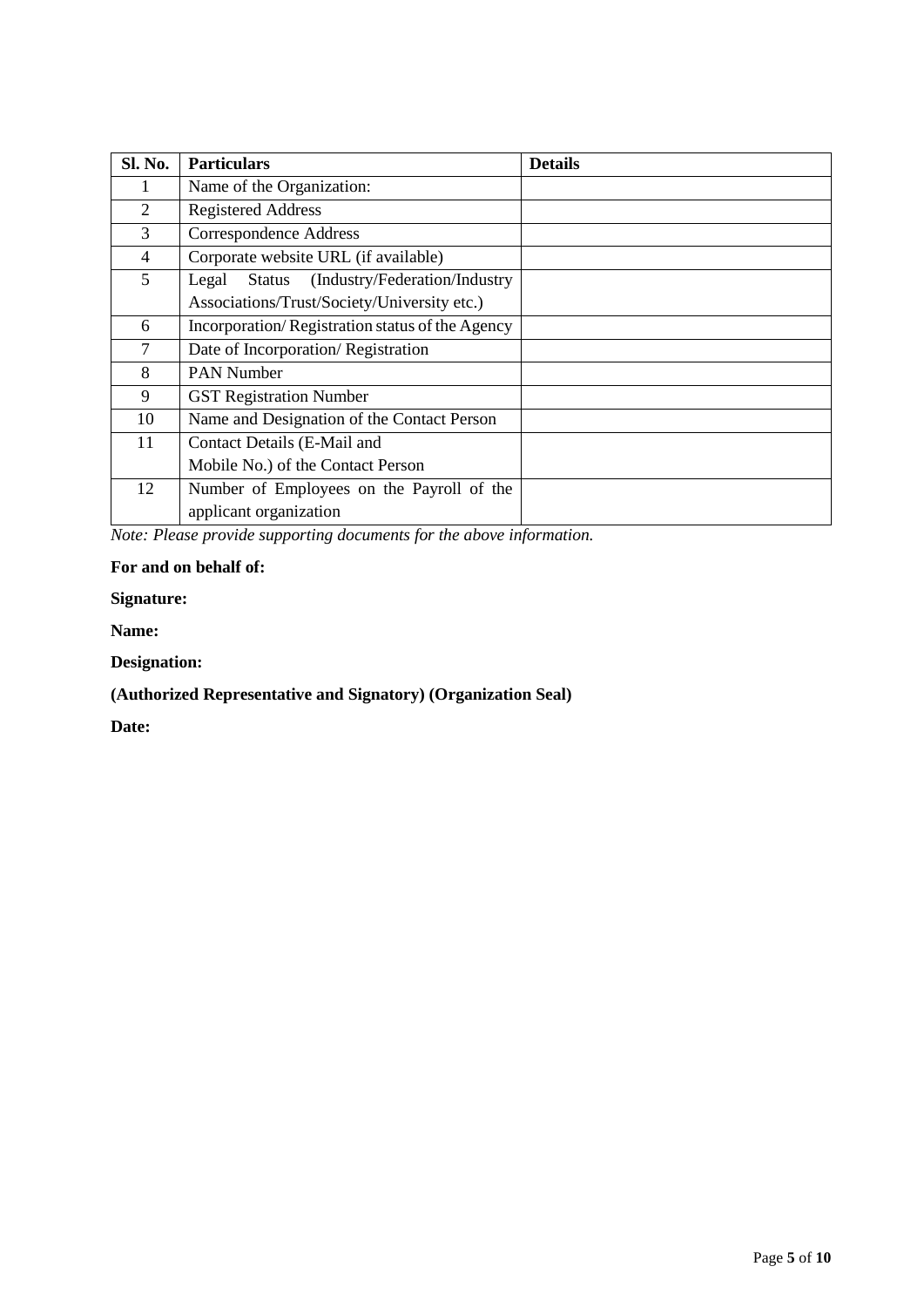#### **Annexure -3:**

#### **Financial Details**

#### *(Declaration by Chartered Accountant on Letterhead with his/her dated Sign and Seal)*

#### **To whomsoever it may concern**

On the basis of audited financial statements, we hereby certify that (Name of Agency) having registered office at (Office address) has an annual turnover/annual income from various activities including skill development and placement linked programs in the past three consecutive years, The details of annual turnover are mentioned below:

| S No | Financial Year | Annual Turnover (INR) in Lakh | Net worth (INR) in Lakh |
|------|----------------|-------------------------------|-------------------------|
|      |                |                               |                         |
|      |                |                               |                         |
|      |                |                               |                         |

*Note: Audited balance sheet (if avaialable) and ITR for the past three years should be submitted by the Applicant, which must support Annual turnover and net worth.*

**(Chartered Accountant):** 

**Signature**

**Name:**

**Registration No:** 

**Contact No.** 

**Seal**

**Date:**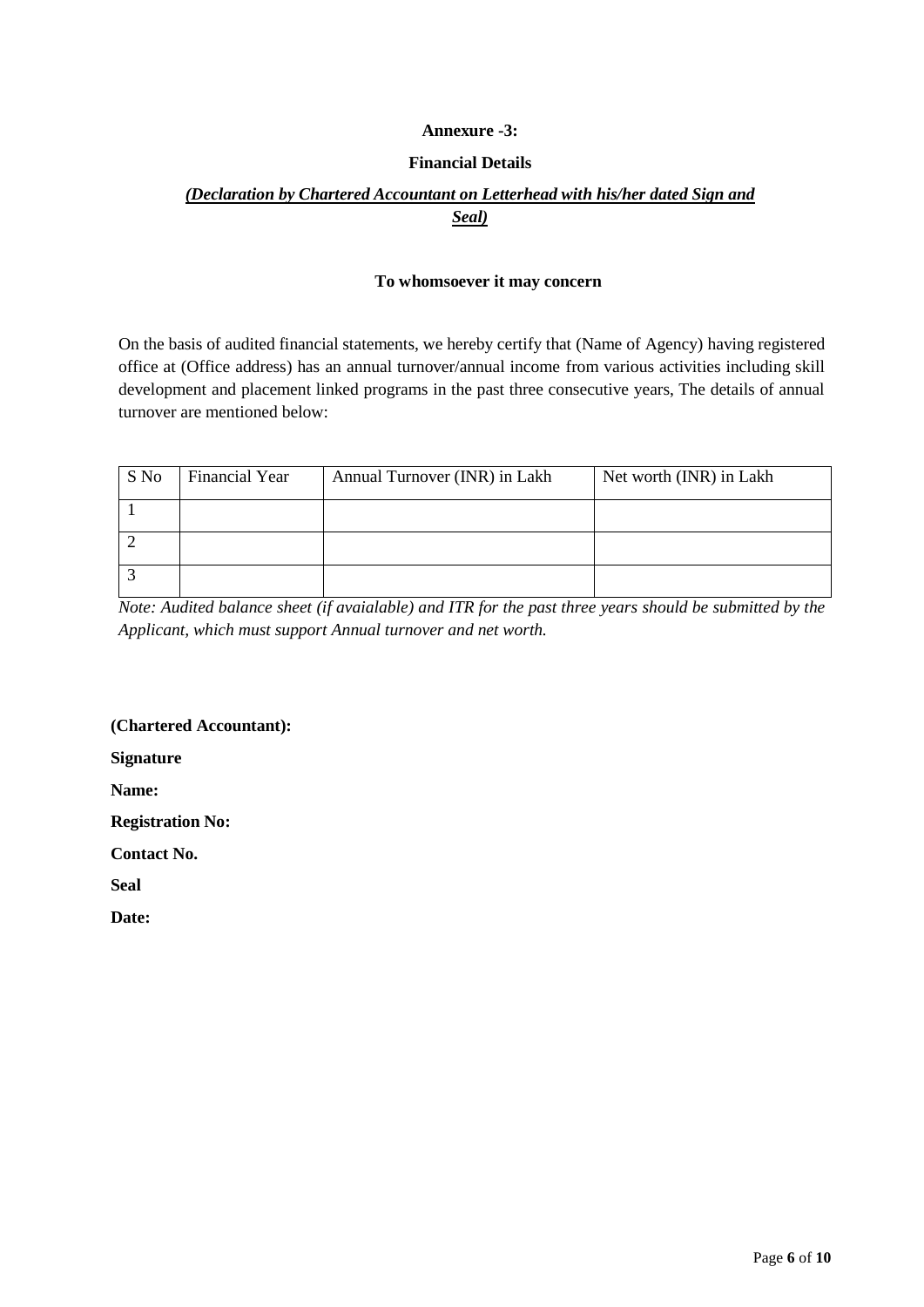#### **Annexure -4:**

#### **Training Centre Details (In case of applicant has prior experience in organizing skill development related programme)**

(Declaration by (Name of Agency) on his/ her organization letterhead with registration number, dated Sign and Seal by authorized signatory)

For each active skill development center:

| S.No. | Particulars                 | Centre- | Centre | Centre | Centre | Documentary      |
|-------|-----------------------------|---------|--------|--------|--------|------------------|
|       |                             |         | $-2$   |        | -4     | evidences        |
|       |                             |         |        |        |        | enclosed $(Y/N)$ |
|       | <b>State</b>                |         |        |        |        |                  |
| 2.    | District                    |         |        |        |        |                  |
| 3.    | Name of the Scheme          |         |        |        |        |                  |
| 4.    | Capacity of Training Centre |         |        |        |        |                  |
|       | Residential                 |         |        |        |        |                  |
| 5.    | accommodation               |         |        |        |        |                  |
|       | capacity (If applicable)    |         |        |        |        |                  |

*Note: Please insert separate table for each State (if applicable) and more columns for training centers (if required). Also, please enclose Documentary Evidence regarding training Infrastructure available in the form of Two photos per Training Center, rent/ownership agreement. In the case of training centers with Residential Facilities separate photos for Residential accommodation including facilities such as Kitchen, Dining Hall and Living Room should be provided.*

#### **For and behalf of:**

**Signature:**

**Name:** 

**Designation:**

**(Authorized Representative and Signatory)**

**(Organization Seal) Date:**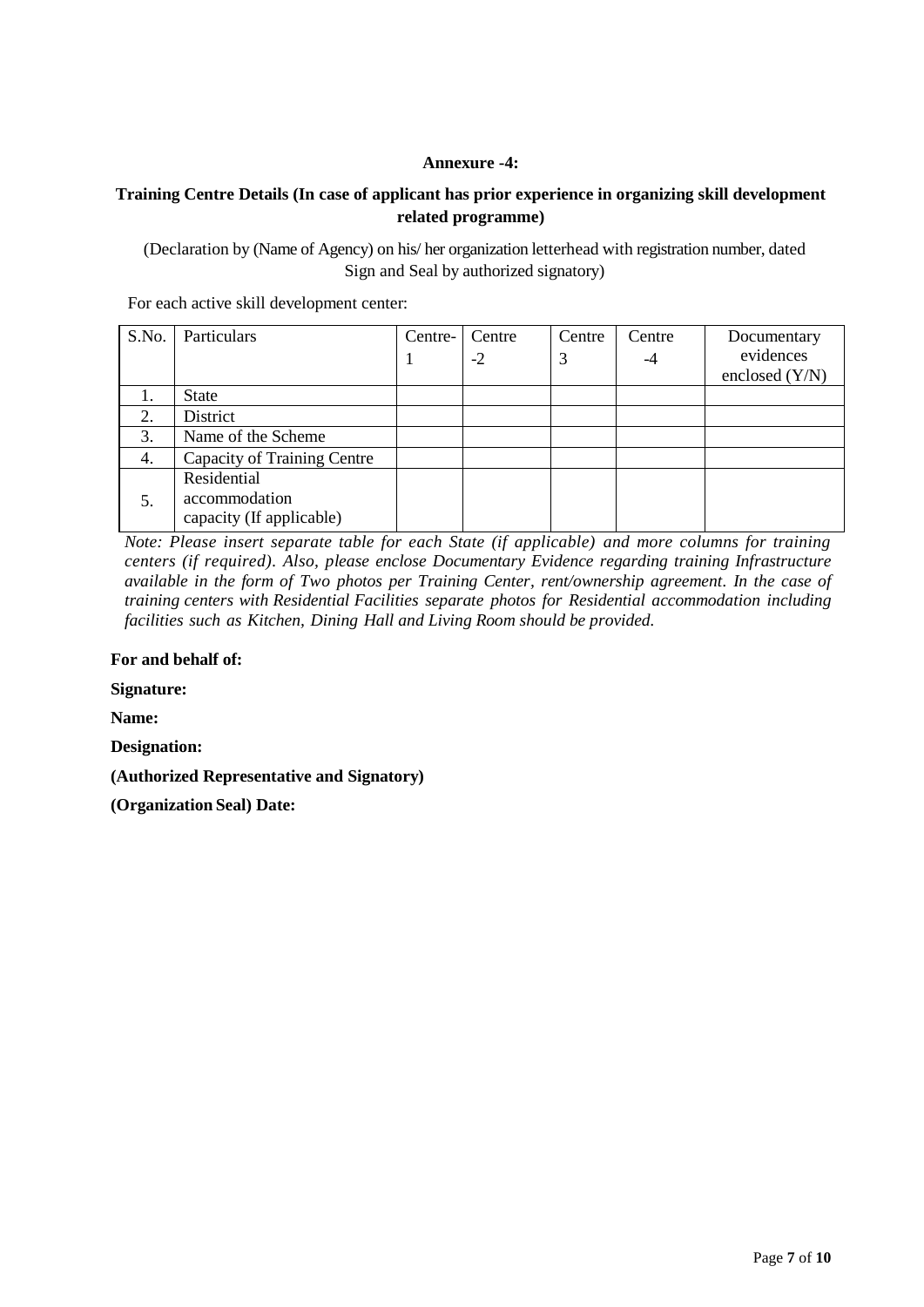#### **Annexure - 5:**

#### **Training and placement details (In case of applicant has prior experience in organizing skill development related programme)**

Declaration by (Name of Agency) on his/ her organization letterhead with registration number, dated Sign and Seal by authorized signatory.

#### **Placement Summary:**

| <b>Financial</b><br><b>Year (last)</b><br>3 years) | <b>Sector</b> | <b>Total Number</b><br>of candidates<br>trained | <b>Placement provided</b><br>to number of<br>candidates got trained<br>(Self/Wage) | Detail of<br>supporting<br>document provided<br>(Y/N) |
|----------------------------------------------------|---------------|-------------------------------------------------|------------------------------------------------------------------------------------|-------------------------------------------------------|
|                                                    |               |                                                 |                                                                                    |                                                       |
|                                                    |               |                                                 |                                                                                    |                                                       |
|                                                    |               |                                                 |                                                                                    |                                                       |

#### *Notes:*

*Please provide documentary Supporting proof as given below:*

*For Trainings conducted, self-attested copies of any of the following documents:*

- *Documents indicating experience in conducting similar 'Training Program' with number of youths trained (self-attested printouts of verifiable information given by Government or donor agency will be accepted)*
- *Self-attested detailed list of youth trained in proposed sectors*

*For Placements/Self-employment conducted, self-attested copies of any of the following documents:*

- *Documents indicating experience in conducting similar 'Training Program' with number of youths trained (self-attested printouts of verifiable information given by Government or donor agency will be accepted)*
- *Self-attested detailed list of youth placed with name & contact detail of youth and employer and salary of the candidate.*
- *Self-attested detailed list of youth self-employed with name & contact detail of youth.*
- *Letter from the employer confirming employment of trainees from the institute or agency clearly indicating the date of recruitment, numbers recruited and sector/category of work.*

#### **For and behalf of:**

**Signature:**

**Name:** 

**Designation:**

#### **(Authorized Representative and Signatory)**

**(Organization Seal) Date:**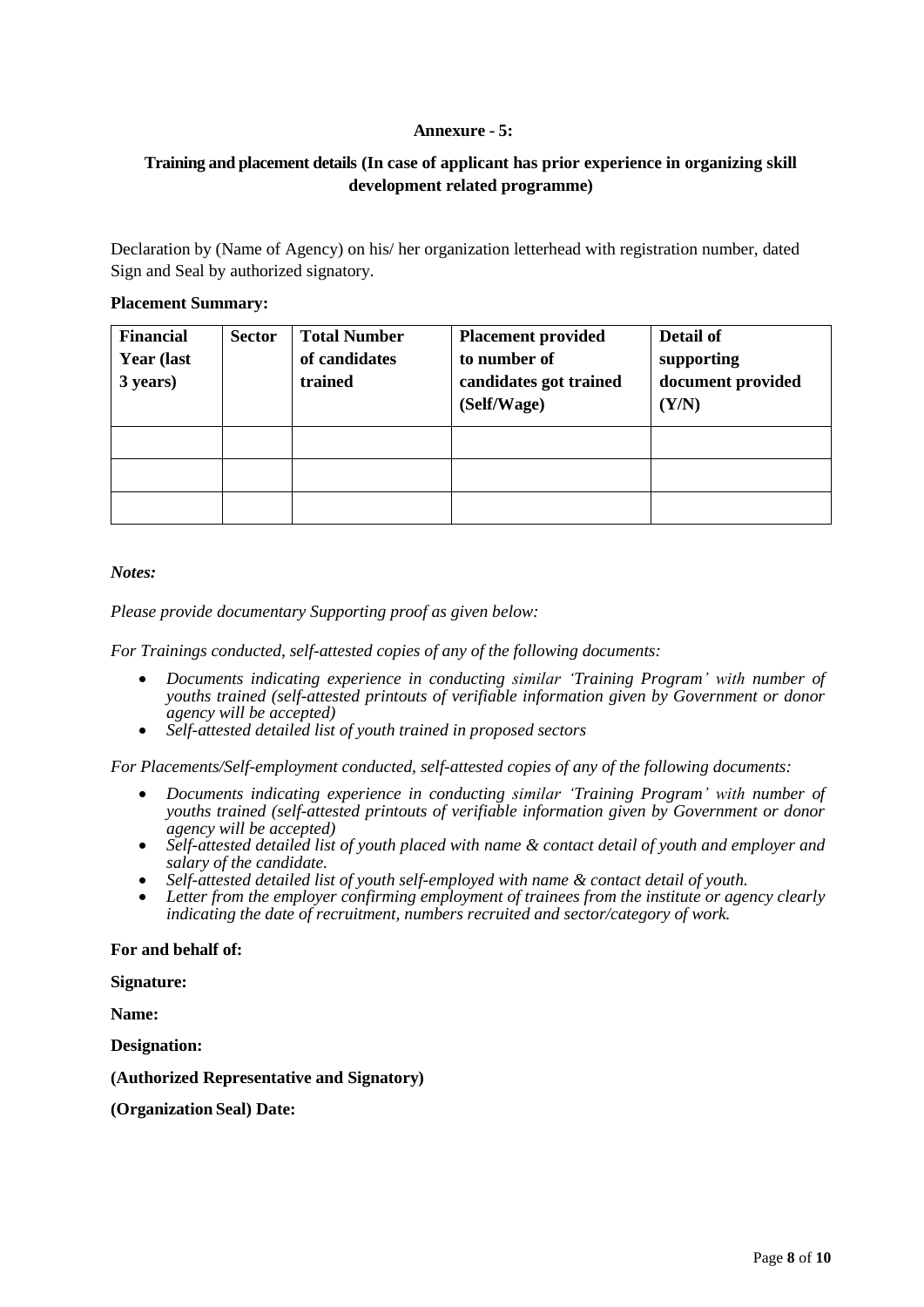#### **Annexure -6:**

#### **An affidavit for not being blacklisted**

(An affidavit on a non-judicial stamp paper of minimum 50/- by agency's Secretary/ Authorized Signatory with his/her dated Sign and Seal)

#### **AFFIDAVIT**

We, (Name of agency) having its registered office at (office address) do hereby declare that the applicant has not been blacklisted/debarred by any donor agency/ State Government/Central Government authority for breach on our part.

**For and on behalf of** 

**Signature:**

**Name: Designation:**

**(Authorized Representative and Signatory) (Organization Seal)**

**Date:**